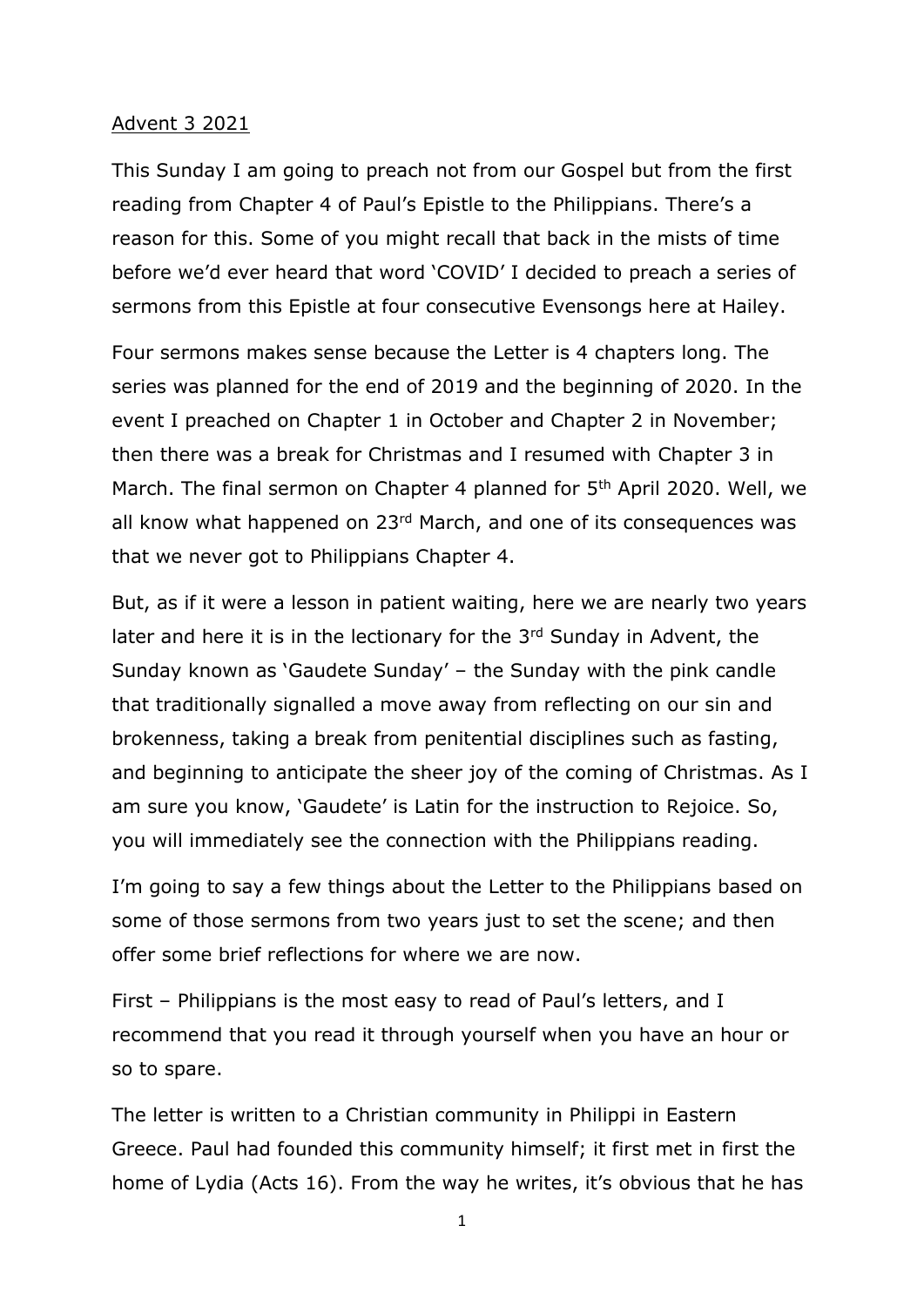a real affection for this particular church; and that's important because his relationships with the other churches that he wrote to were tricky and sometimes fractious for all sorts of reasons. Yet this community felt like home to him, and he is clearly missing his old friends dreadfully.

Paul is under some sort of imprisonment, so the letter either dates from in the 50s AD when he was in gaol in Caesarea, or from the 60s, when he was under house arrest in Rome. I favour the later date because the letter reads like a farewell. Paul is hoping to be released and to be able to return to these friends but he is also facing the strong possibility that this isn't going to happen.

Paul is thought to have died in Rome in about AD 64, beheaded by Nero after the fire when there was a great purge of Christians. You will recall that Nero is said to have fiddled while Rome burned. He was certainly very good at finding scapegoats for his shambolic government. Like so many others, it seems that Paul was an innocent casualty of agendas pursued by a political elite which had lost its moral compass.

As we read the letter, we get a picture of a man whose world appears to crashing around him. His influence seems to be waning as others try and supplant him; even though he was able to receive local visitors while under house arrest, he is cut off from his old friends, worried about his fledgling churches, and staring death in the face; yet he continues to rejoice. Indeed, the words 'joy' and 'rejoice' occur more in this short letter than anywhere else in Paul's correspondence.

This invites us to consider the nature of Christian joy. For Paul, joy is second only to love as a fruit of the Spirit. We tend to think of joy as an emotion and that is partly true, but the New Testament talks about it primarily as an attitude to life. The sort of attitude that looks at a situation and finds the good in it, not denying the challenge and suffering that may be involved, but seeing it as part of a bigger story in which,

2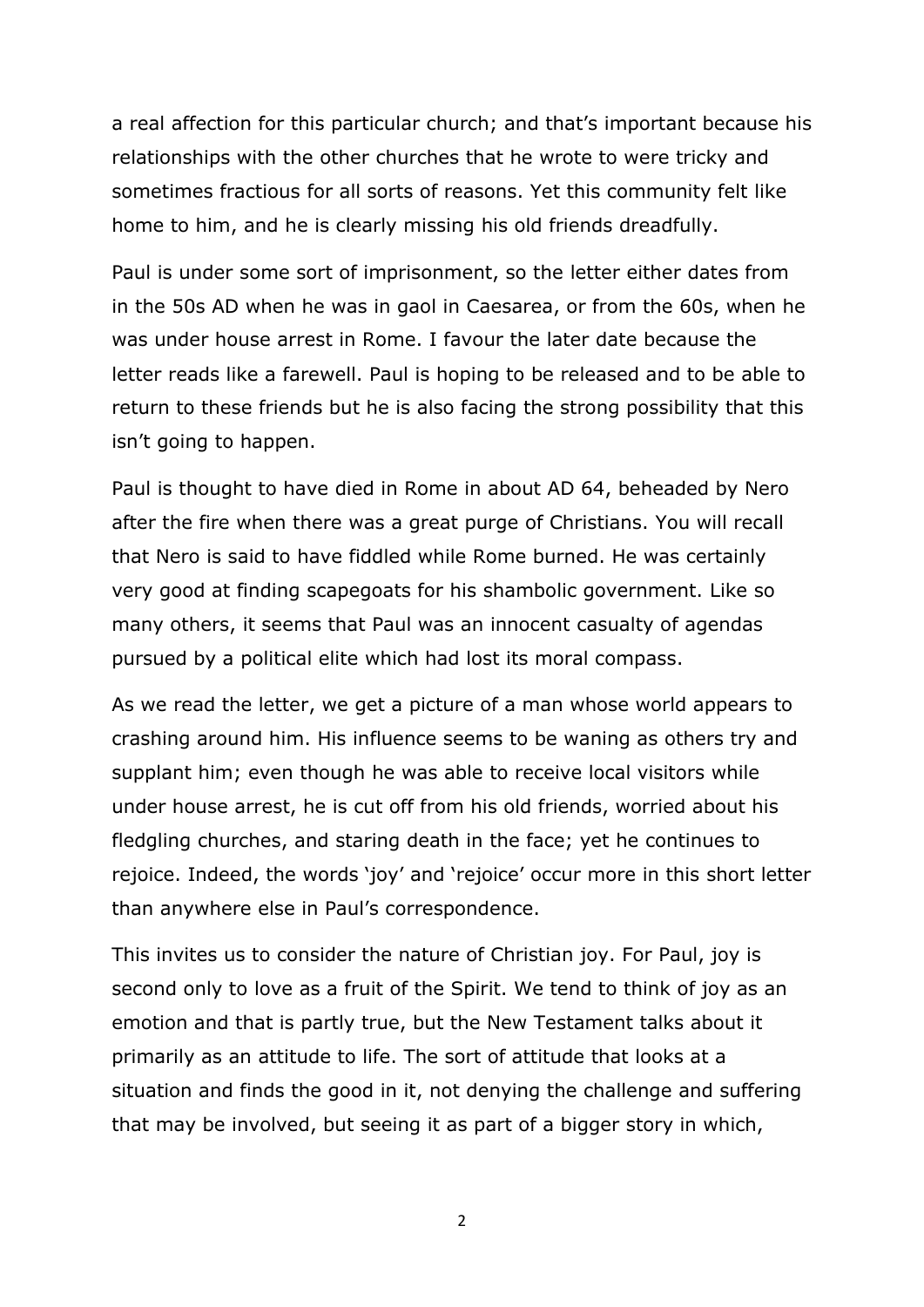despite what are often appearances to the contrary, God is good, God is victorious, and we are not victims.

This requires some self-discipline and resolve. Here the OT story of Job is instructive. You will recall that Job went through horrible suffering even though he was an innocent man. His friends said, he must be being punished for some unknown sin and should own up to it; his wife was more radical – she told him to 'Curse God and die!' But Job did neither; he lamented his lot, he questioned God, but he never lost faith in him or in himself, and in the midst of his suffering he asserted 'I know that my Redeemer liveth! And that I shall see God on my side'

This is what the Bible means by joy. It's a quality of mind, grounded in faith, and expressed as an act of will. If you look at verse 4 – the first verse of our reading, you'll notice the phrase 'I will'. I am in a place of darkness and uncertainty; I don't know the outcome, but I know whom I believe and so I choose to rejoice in both him and the situation. And in doing so I find that I can better face what life throws at me. Just a few verses later Paul writes this:

I know what it is to have little, and I know what it is to have plenty. In any and all circumstances I have learned the secret of being well-fed and of going hungry, of having plenty and of being in need. I can do all things through him who strengthens me.

I can do all things through him who strengthens me.

I hope it is now obvious to you that Paul's words written 2,000 years ago and many miles away are words for us today. We are not out of the woods yet with the pandemic, in fact we are entering a new worrying phase; we have endured a long period of restricted contact with lovedones; there are parts of our society that seem to have lost their moral compass; the world seems fraught with upheaval and population movement; and – whatever our politics – none of us can be happy with

3